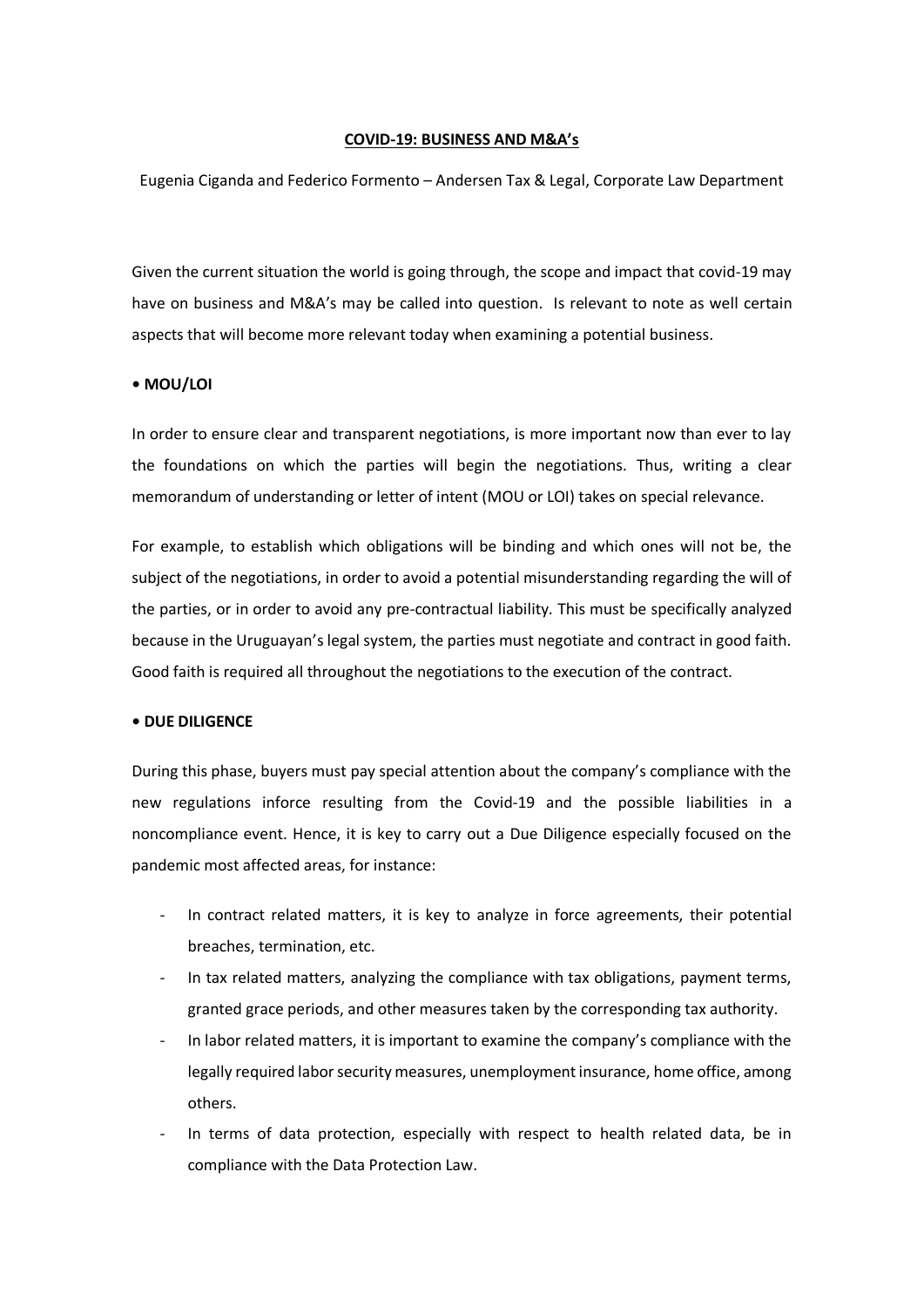- In matters of consumer protection, complying with the Consumer Relations and Consumer Protection Law, especially if using digital media and web pages.

Analyze aspects such as cyber-security and the potential risks and responsibilities that may arise from the use of digital platforms and web pages. As well as the possible repercussions that the covid-19 may have on the operation of the company, for example in the event that there have been workers, products, or surroundings that may have been exposed to the virus.

# **• DRAFTING OF THE CONTRAT AND PRE-CLOSING**

We advise to consider some of the following recommendations while drafting the contract:

- Specific and rigorous "representations and warranties", "indemnity" and "force majeure" clauses.
- Clear clauses that reflect parties intentions and expectations regarding the current situation conditioned to the occurrence of future events.
- Regarding force majeure events, it may be useful to take into account ICC's recently published standard clause.
- Including MAC and MAE clauses (material adverse changes and material adverse effects). Such clauses provide for considerations regarding the eventuality of an unexpected economic or financial event that affects the company's situation. These clauses are different from force majeure clauses, since they only consider economic or financial events, and not natural disasters, wars, acts of authority, among others.
- Mechanisms for determining and revising the price of the transaction, as well as evaluating deferring the moment of payment or setting adjustment mechanisms – e.g. liabilities and contingencies, earn out, among others –.

# **• CLOSING**

Since face-to-face interactions are not possible or should be at least restricted, the overall timeframe and deadlines of the M&A will be affected. For instance, procedures regarding apostilles, legalizations, permits, regulatory and administrative matters, original documents analysis and exchange will certainly require longer terms and new alternative methods.